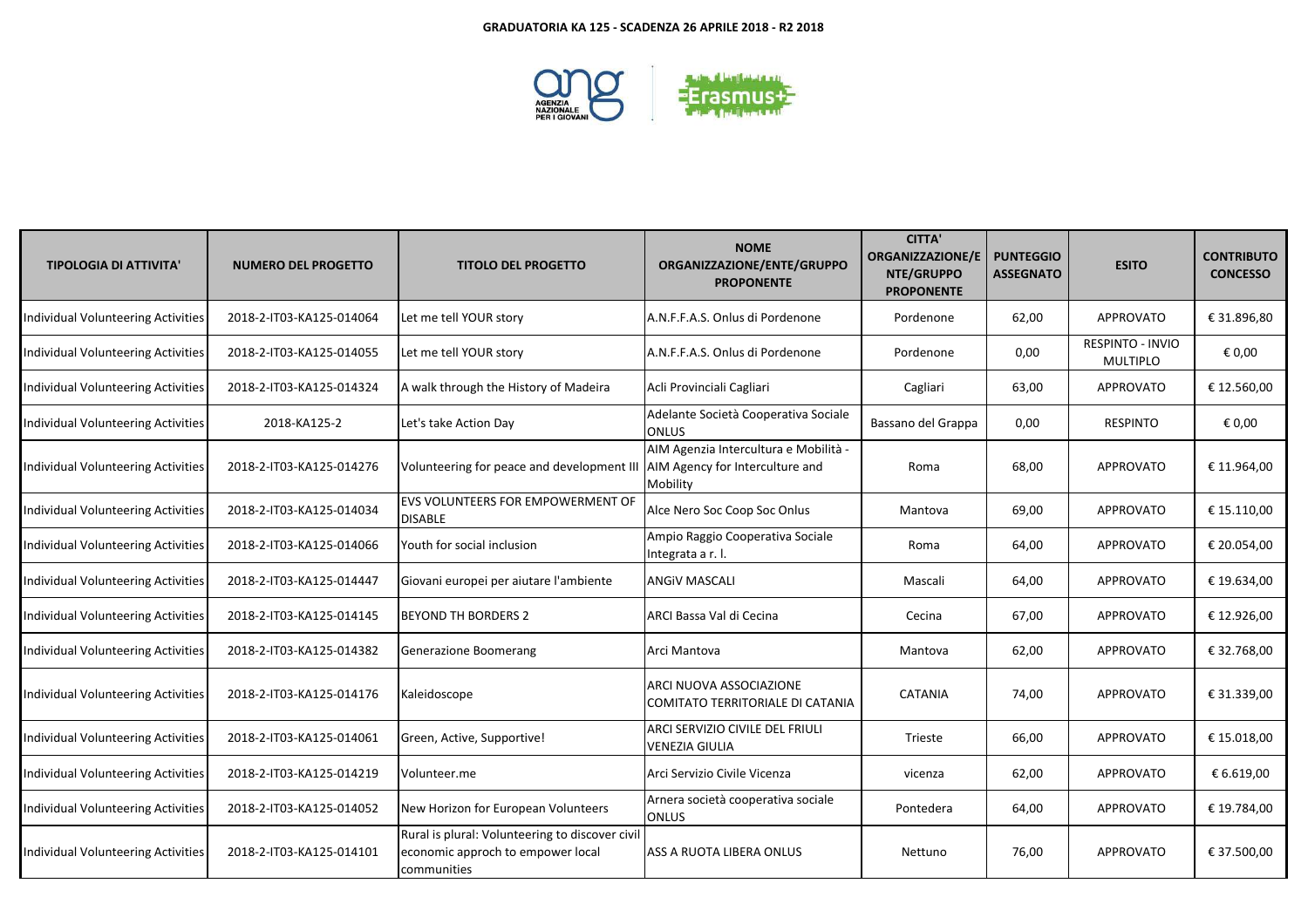| <b>TIPOLOGIA DI ATTIVITA'</b>             | <b>NUMERO DEL PROGETTO</b> | <b>TITOLO DEL PROGETTO</b>                                              | <b>NOME</b><br>ORGANIZZAZIONE/ENTE/GRUPPO<br><b>PROPONENTE</b>           | <b>CITTA'</b><br><b>ORGANIZZAZIONE/E</b><br>NTE/GRUPPO<br><b>PROPONENTE</b> | <b>PUNTEGGIO</b><br><b>ASSEGNATO</b> | <b>ESITO</b>                               | <b>CONTRIBUTO</b><br><b>CONCESSO</b> |
|-------------------------------------------|----------------------------|-------------------------------------------------------------------------|--------------------------------------------------------------------------|-----------------------------------------------------------------------------|--------------------------------------|--------------------------------------------|--------------------------------------|
| Individual Volunteering Activities        | 2018-2-IT03-KA125-014106   | The power of volunteering                                               | ASS A RUOTA LIBERA ONLUS                                                 | Nettuno                                                                     | 65,00                                | APPROVATO                                  | € 57.216,00                          |
| Individual Volunteering Activities        | 2018-2-IT03-KA125-014403   | Learn To Grow                                                           | ASSOCIAZIONE AGRADO                                                      | <b>VINCI</b>                                                                | 61,00                                | APPROVATO                                  | €9.425,00                            |
| Individual Volunteering Activities        | 2018-2-IT03-KA125-014033   | IT'S UP TO YOUth                                                        | Associazione Arci Comitato Territoriale<br>di Rieti                      | Rieti                                                                       | 75,00                                | APPROVATO                                  | € 39.472,00                          |
| Individual Volunteering Activities        | 2018-2-IT03-KA125-014487   | HUMAN CAPITAL 2019                                                      | Associazione Culturale Basilicata Link                                   | Matera                                                                      | 68,00                                | <b>APPROVATO</b>                           | € 197.870,97                         |
| Individual Volunteering Activities        | 2018-2-IT03-KA125-014069   | <b>Enjoy Sicily</b>                                                     | ASSOCIAZIONE CULTURALE ENJOY<br><b>SICILY</b>                            | <b>MESSINA</b>                                                              | 67,00                                | <b>APPROVATO</b>                           | € 17.460,00                          |
| Individual Volunteering Activities        | 2018-2-IT03-KA125-014186   | Hub creativo - In3C                                                     | ASSOCIAZIONE CULTURALE EUFEMIA                                           | <b>TORINO</b>                                                               | 75,00                                | APPROVATO                                  | € 19.530,00                          |
| Individual Volunteering Activities        | 2018-2-IT03-KA125-014042   | Volunteers spread sunshine                                              | ASSOCIAZIONE CULTURALE JUMPIN                                            | POGGIARDO                                                                   | 72,00                                | APPROVATO                                  | € 39.760,00                          |
| Individual Volunteering Activities        | 2018-2-IT03-KA125-014070   | S.A.S (Social Assistance Smiling)                                       | ASSOCIAZIONE CULTURALE LINK                                              | <b>ALTAMURA</b>                                                             | 69,00                                | APPROVATO                                  | €44.720,00                           |
| <b>Group Volunteering Activities</b>      | 2018-2-IT03-KA125-014482   | Reading the World                                                       | Associazione Culturale Malik                                             | CAGLIARI                                                                    | 64,00                                | APPROVATO                                  | € 11.020,00                          |
| Individual Volunteering Activities        | 2018-2-IT03-KA125-014316   | Volunteering Koinè: keep on including<br>natural expression             | ASSOCIAZIONE CULTURALE STRAUSS                                           | <b>MUSSOMELI</b>                                                            | 73,00                                | <b>APPROVATO</b>                           | € 26.646,00                          |
| Individual Volunteering Activities        | 2018-2-IT03-KA125-014067   | Volunteering Koinè: keep on inclusing<br>natural expression             | ASSOCIAZIONE CULTURALE STRAUSS                                           | <b>MUSSOMELI</b>                                                            | 0,00                                 | RESPINTO - INVIO<br>MULTIPLO               | € 0,00                               |
| Individual Volunteering Activities        | 2018-2-IT03-KA125-014313   | Volunteering Koinè: keep on inclusing<br>natural expression             | ASSOCIAZIONE CULTURALE STRAUSS                                           | <b>MUSSOMELI</b>                                                            | 0,00                                 | RESPINTO - INVIO<br>MULTIPLO               | € 0,00                               |
| Individual Volunteering Activities        | 2018-2-IT03-KA125-014257   | M.A.R.T.IN (Migranti- Accoglienza - Riciclo-<br>Territorrio-Inclusione) | ASSOCIAZIONE DI COOPERANTI<br><b>TULIME ONLUS</b>                        | CARINI                                                                      | 73,00                                | <b>APPROVATO</b>                           | € 20.884,80                          |
| <b>Individual Volunteering Activities</b> | 2018-2-IT03-KA125-014402   | Disconnect to reconnect                                                 | ASSOCIAZIONE DI PROMOZIONE<br>SOCIALE JOINT                              | MILANO                                                                      | 67,00                                | <b>APPROVATO</b>                           | € 56.916,00                          |
| Individual Volunteering Activities        | 2018-2-IT03-KA125-014404   | ComeAndGo                                                               | ASSOCIAZIONE DI PROMOZIONE<br>SOCIALE JOINT                              | MILANO                                                                      | 61,00                                | <b>APPROVATO</b>                           | €97.815,00                           |
| <b>Individual Volunteering Activities</b> | 2018-2-IT03-KA125-014317   | Disconnect to reconnect                                                 | ASSOCIAZIONE DI PROMOZIONE<br>SOCIALE JOINT                              | <b>MILANO</b>                                                               | 0,00                                 | <b>RESPINTO - INVIO</b><br><b>MULTIPLO</b> | € 0,00                               |
| Individual Volunteering Activities        | 2018-2-IT03-KA125-014326   | Disconnect to reconnect                                                 | ASSOCIAZIONE DI PROMOZIONE<br>SOCIALE JOINT                              | <b>MILANO</b>                                                               | 0,00                                 | RESPINTO - INVIO<br>MULTIPLO               | € 0,00                               |
| Individual Volunteering Activities        | 2018-2-IT03-KA125-014182   | Costruiamo l'Europa con l'inclusione                                    | Associazione di Promozione Sociale<br>Onlus "Il Portico"                 | Dolo                                                                        | 72,00                                | APPROVATO                                  | € 16.462,00                          |
| Individual Volunteering Activities        | 2018-2-IT03-KA125-014058   | Our way to the social inclusion                                         | Associazione di Promozione Sociale SEI                                   | <b>Brindisi</b>                                                             | 64,00                                | <b>APPROVATO</b>                           | € 12.558,00                          |
| Individual Volunteering Activities        | 2018-2-IT03-KA125-014040   | Forward Looking                                                         | Associazione di Promozione Sociale<br>Warrols                            | Putignano                                                                   | 71,00                                | APPROVATO                                  | € 14.850,00                          |
| Individual Volunteering Activities        | 2018-2-IT03-KA125-014364   | <b>Mutual Aid Mission</b>                                               | Associazione di Promozione Sociale<br>Youth Action for Right Development | Milan                                                                       | 68,00                                | APPROVATO                                  | € 7.390,00                           |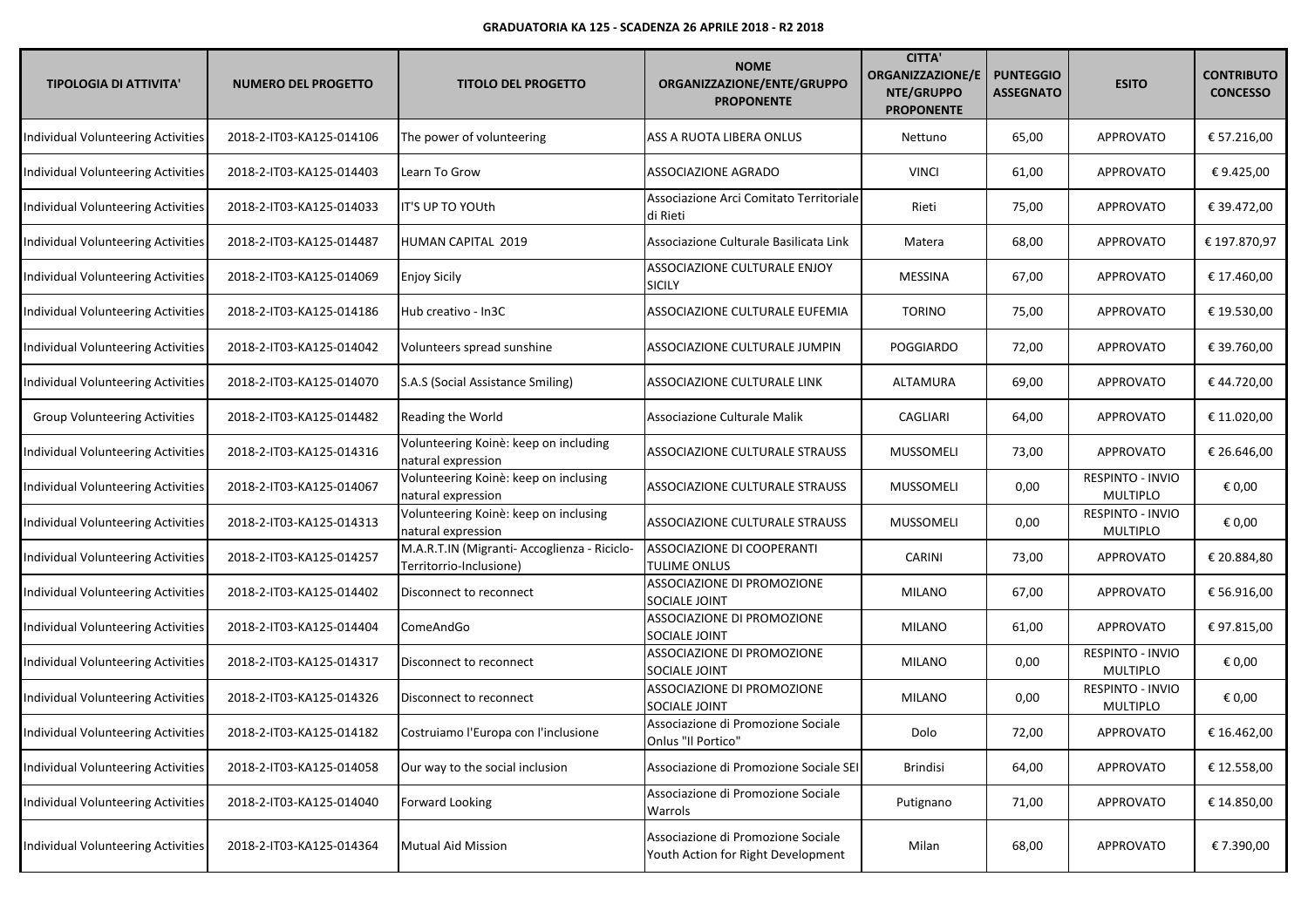| <b>TIPOLOGIA DI ATTIVITA'</b>             | <b>NUMERO DEL PROGETTO</b> | <b>TITOLO DEL PROGETTO</b>                                           | <b>NOME</b><br>ORGANIZZAZIONE/ENTE/GRUPPO<br><b>PROPONENTE</b>                        | <b>CITTA'</b><br><b>ORGANIZZAZIONE/E</b><br>NTE/GRUPPO<br><b>PROPONENTE</b> | <b>PUNTEGGIO</b><br><b>ASSEGNATO</b> | <b>ESITO</b>     | <b>CONTRIBUTO</b><br><b>CONCESSO</b> |
|-------------------------------------------|----------------------------|----------------------------------------------------------------------|---------------------------------------------------------------------------------------|-----------------------------------------------------------------------------|--------------------------------------|------------------|--------------------------------------|
| Individual Volunteering Activities        | 2018-2-IT03-KA125-014032   | Volunteers Implementing Real Actions for<br>sociaL media             | Associazione InCo - Molfetta                                                          | Molfetta                                                                    | 77,00                                | <b>APPROVATO</b> | € 35.807,00                          |
| Individual Volunteering Activities        | 2018-2-IT03-KA125-014362   | <b>GO SOCIAL</b>                                                     | <b>ASSOCIAZIONE INCO</b><br>INTERCULTURALITA&<br>COMUNICAZIONE                        | <b>TRENTO</b>                                                               | 68,00                                | <b>APPROVATO</b> | € 57.422,00                          |
| Individual Volunteering Activities        | 2018-2-IT03-KA125-014486   | Empowerment through Volunteering<br>Activities                       | ASSOCIAZIONE INFORMAGIOVANI                                                           | PALERMO                                                                     | 62,00                                | <b>APPROVATO</b> | € 109.475,36                         |
| Individual Volunteering Activities        | 2018-2-IT03-KA125-014090   | Action for Peace and Education                                       | ASSOCIAZIONE INTERCULTURALE NUR                                                       | CAGLIARI                                                                    | 61,00                                | <b>APPROVATO</b> | € 12.304,00                          |
| Individual Volunteering Activities        | 2018-2-IT03-KA125-014405   | Volunteering to break the barriers                                   | ASSOCIAZIONE INTERNAZIONALE PER<br>LA COOPERAZIONE E L'EDUCAZIONE<br><b>NEL MONDO</b> | <b>ROMA</b>                                                                 | 0,00                                 | RESPINTO         | € 0,00                               |
| Individual Volunteering Activities        | 2018-2-IT03-KA125-014049   | Connect Your Sport's Life                                            | ASSOCIAZIONE ITALIANA CULTURA<br><b>SPORT</b>                                         | <b>ROMA</b>                                                                 | 63,00                                | APPROVATO        | € 5.059,00                           |
| Individual Volunteering Activities        | 2018-2-IT03-KA125-014083   | Noi volontari, ponti d'Europa                                        | Associazione Juvenes                                                                  | Bolzano                                                                     | 61,00                                | <b>APPROVATO</b> | € 8.838,00                           |
| Individual Volunteering Activities        | 2018-2-IT03-KA125-014221   | Cultural accessibility in the European<br>Community                  | Associazione Paolo Morbi Anffas Onlus<br>(Anffas Cremona Onlus)                       | Cremona                                                                     | 65,00                                | <b>APPROVATO</b> | €9.687,00                            |
| Individual Volunteering Activities        | 2018-2-IT03-KA125-014044   | Volunteering for a more inclusive society                            | Associazione per la Formazione, gli<br>Scambi e le Attività Interculturali            | Rome                                                                        | 65,00                                | <b>APPROVATO</b> | € 52.232,00                          |
| Individual Volunteering Activities        | 2018-2-IT03-KA125-014159   | Surf the Europe                                                      | Associazione Porta Nuova Europa                                                       | Pavia                                                                       | 62,00                                | APPROVATO        | € 2.252,00                           |
| Individual Volunteering Activities        | 2018-2-IT03-KA125-014050   | <b>Feeling Green</b>                                                 | ASSOCIAZIONE SOS EUROPA                                                               | <b>ROMA</b>                                                                 | 64,00                                | <b>APPROVATO</b> | € 5.007,00                           |
| Individual Volunteering Activities        | 2018-2-IT03-KA125-014383   | Green Summer II                                                      | Associazione Sportiva Dilettantistica<br>Culturale Salvaj                             | Monesiglio (CN)                                                             | 62,00                                | APPROVATO        | € 1.861,00                           |
| Individual Volunteering Activities        | 2018-2-IT03-KA125-014296   | Il Viaggio del Teatro                                                | Associazione Teatro Potlach                                                           | Roma                                                                        | 59,00                                | <b>RESPINTO</b>  | € 0,00                               |
| Individual Volunteering Activities        | 2018-2-IT03-KA125-014325   | Humane Operations in Migrants Emergency<br>Bolzano                   | Associazione Volontarius Onlus                                                        | Bolzano                                                                     | 66,00                                | <b>APPROVATO</b> | € 38.748,00                          |
| Individual Volunteering Activities        | 2018-2-IT03-KA125-014349   | Crossover at Südtiroler Kinderdorf                                   | Associazione Volontarius Onlus                                                        | Bolzano                                                                     | 63,00                                | <b>APPROVATO</b> | €9.765,00                            |
| Individual Volunteering Activities        | 2018-2-IT03-KA125-014450   | Our land is the world                                                | Associazione Zero Zero                                                                | Chiusi                                                                      | 71,00                                | <b>APPROVATO</b> | € 5.750,00                           |
| <b>Individual Volunteering Activities</b> | 2018-2-IT03-KA125-014377   | Youth Development Thought Education                                  | <b>ATELIER EUROPEO</b>                                                                | <b>BRESCIA</b>                                                              | 61,00                                | APPROVATO        | € 14.160,00                          |
| Individual Volunteering Activities        | 2018-2-IT03-KA125-014427   | Dai un nome al tuo dono                                              | Avis Regionale Lombardia                                                              | Milano                                                                      | 61,00                                | APPROVATO        | € 19.634,00                          |
| <b>Individual Volunteering Activities</b> | 2018-2-IT03-KA125-014290   | Flyover EU                                                           | Cantiere Giovani Cooperativa Sociale<br><b>ONLUS</b>                                  | Frattamaggiore                                                              | 69,00                                | APPROVATO        | € 20.080,00                          |
| <b>Individual Volunteering Activities</b> | 2018-2-IT03-KA125-014245   | Ad agio - percorsi di promozione dell'agio<br>nei contesti educativi | CEMEA DEL MEZZOGIORNO ONLUS                                                           | ROMA                                                                        | 78,00                                | APPROVATO        | € 32.300,00                          |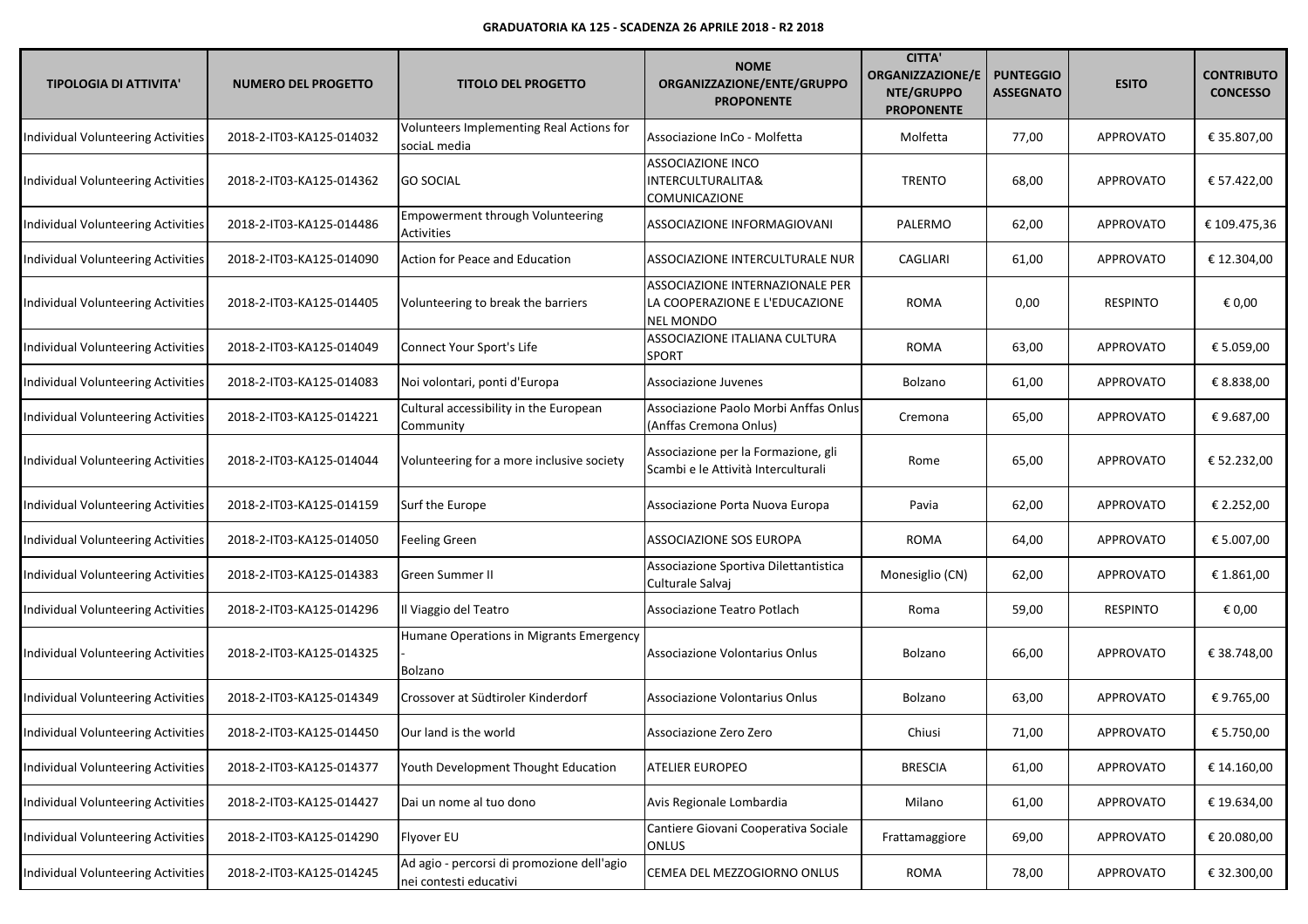| <b>TIPOLOGIA DI ATTIVITA'</b>             | <b>NUMERO DEL PROGETTO</b> | <b>TITOLO DEL PROGETTO</b>                                                                                | <b>NOME</b><br>ORGANIZZAZIONE/ENTE/GRUPPO<br><b>PROPONENTE</b>         | <b>CITTA'</b><br><b>ORGANIZZAZIONE/E</b><br>NTE/GRUPPO<br><b>PROPONENTE</b> | <b>PUNTEGGIO</b><br><b>ASSEGNATO</b> | <b>ESITO</b>                 | <b>CONTRIBUTO</b><br><b>CONCESSO</b> |
|-------------------------------------------|----------------------------|-----------------------------------------------------------------------------------------------------------|------------------------------------------------------------------------|-----------------------------------------------------------------------------|--------------------------------------|------------------------------|--------------------------------------|
| Individual Volunteering Activities        | 2018-2-IT03-KA125-013786   | Take P-ART! Art as a tool of social inclusion<br>of young people                                          | centro studi sereno regis                                              | <b>TORINO</b>                                                               | 66,00                                | <b>APPROVATO</b>             | € 19.374,00                          |
| Individual Volunteering Activities        | 2018-2-IT03-KA125-014448   | Youth crossroads                                                                                          | <b>CESIE</b>                                                           | <b>TRAPPETO</b>                                                             | 65,00                                | <b>APPROVATO</b>             | € 62.589,00                          |
| Individual Volunteering Activities        | 2018-2-IT03-KA125-013785   | Another Ability: the Community as a tool of<br>Inclusion                                                  | COMMISSIONE SINODALE PER LA<br><b>DIACONIA</b>                         | <b>TORRE PELLICE TO</b>                                                     | 78,00                                | <b>APPROVATO</b>             | € 9.133,00                           |
| Individual Volunteering Activities        | 2018-2-IT03-KA125-014295   | Stand by me - youth for youth                                                                             | Cooperativa Sociale A.E.P.E.R.                                         | Bergamo                                                                     | 62,00                                | <b>APPROVATO</b>             | € 29.590,00                          |
| Individual Volunteering Activities        | 2018-2-IT03-KA125-014151   | Rural4Learning                                                                                            | Cooperativa Sociale Muovimente                                         | Viterbo                                                                     | 66,00                                | <b>APPROVATO</b>             | € 59.879,00                          |
| Individual Volunteering Activities        | 2018-2-IT03-KA125-014065   | SOLIDARITY IN PRACTICE. La solidarietà<br>come valore chiave per la costruzione del<br>futuro dell'Europa | CSV Insubria - Centro di Servizio per il<br>Volontariato dell'Insubria | Varese                                                                      | 0,00                                 | <b>RESPINTO</b>              | € 0,00                               |
| Individual Volunteering Activities        | 2018-2-IT03-KA125-014350   | Community space: volunteering for<br>inclusion                                                            | Csv Lombardia Sud                                                      | Cremona                                                                     | 62,00                                | <b>APPROVATO</b>             | €9.687,00                            |
| Individual Volunteering Activities        | 2018-2-IT03-KA125-014068   | <b>I AM A VOLUNTEER</b>                                                                                   | <b>EURO SUD</b>                                                        | <b>TRIGGIANO</b>                                                            | 67,00                                | APPROVATO                    | € 10.150,00                          |
| Individual Volunteering Activities        | 2018-2-IT03-KA125-014363   | Youth EduKeys                                                                                             | EuroDemos Youth Mobility NGO                                           | Reggio Calabria                                                             | 65,00                                | <b>APPROVATO</b>             | € 15.255,00                          |
| Individual Volunteering Activities        | 2018-2-IT03-KA125-014361   | Youth EduKeys                                                                                             | EuroDemos Youth Mobility NGO                                           | Reggio Calabria                                                             | 0,00                                 | RESPINTO - INVIO<br>MULTIPLO | € 0,00                               |
| Individual Volunteering Activities        | 2018-2-IT03-KA125-014314   | Password                                                                                                  | EUROMED CARREFOUR SICILIA                                              | Palermo                                                                     | 60,00                                | <b>APPROVATO</b>             | € 14.902,00                          |
| Individual Volunteering Activities        | 2018-2-IT03-KA125-014041   | Stop Divisions! Reappropriation of<br>European values through Volunteering<br>Service Vol. 2              | FERFILO ASSOCIAZIONE SPORTIVA<br><b>DILETTANTISTICA</b>                | <b>CENTO</b>                                                                | 64,00                                | <b>APPROVATO</b>             | € 31.656,00                          |
| Individual Volunteering Activities        | 2018-2-IT03-KA125-014195   | Youth on the Bridge: European Identity<br>between Italy and Georgia                                       | <b>FUTURO DIGITALE</b>                                                 | <b>TERRANOVA DA</b><br>SIBARI                                               | 60,00                                | <b>APPROVATO</b>             | € 12.824,00                          |
| Individual Volunteering Activities        | 2018-2-IT03-KA125-014062   | Empowering youth!                                                                                         | Ianua Australis                                                        | Torre del Greco                                                             | 62,00                                | APPROVATO                    | €9.088,00                            |
| Individual Volunteering Activities        | 2018-2-IT03-KA125-014143   | Youth for Youth                                                                                           | il tetto casal fattoria onlus                                          | Roma                                                                        | 64,00                                | <b>APPROVATO</b>             | € 19.820,00                          |
| Individual Volunteering Activities        | 2018-2-IT03-KA125-014045   | Daring to Choose                                                                                          | L'Arca del Blues                                                       | Lecce                                                                       | 68,00                                | <b>APPROVATO</b>             | € 10.118,00                          |
| Individual Volunteering Activities        | 2018-2-IT03-KA125-014036   | The map is not the territory                                                                              | Legambiente Volontariato Verona                                        | Verona                                                                      | 70,00                                | APPROVATO                    | € 32.924,00                          |
| <b>Individual Volunteering Activities</b> | 2018-2-IT03-KA125-014271   | YOUTH volUnteers fostering oPen and<br>multicultural communities                                          | MARGHERITA SOCIETA' COOPERATIVA<br>SOCIALE ONLUS                       | SANDRIGO                                                                    | 67,00                                | APPROVATO                    | € 35.240,20                          |
| Individual Volunteering Activities        | 2018-2-IT03-KA125-014114   | Question Mark                                                                                             | Modavi federazione provinciale di<br>Napoli ONLUS                      | Napoli                                                                      | 58,00                                | <b>RESPINTO</b>              | € 0,00                               |
| Individual Volunteering Activities        | 2018-2-IT03-KA125-014035   | CARPE DIEM - IT IS TIME FOR EVS                                                                           | Nucleo Educativo per la formazione<br>Europea al Lavoro Internazionale | treviso                                                                     | 55,00                                | <b>RESPINTO</b>              | € 0,00                               |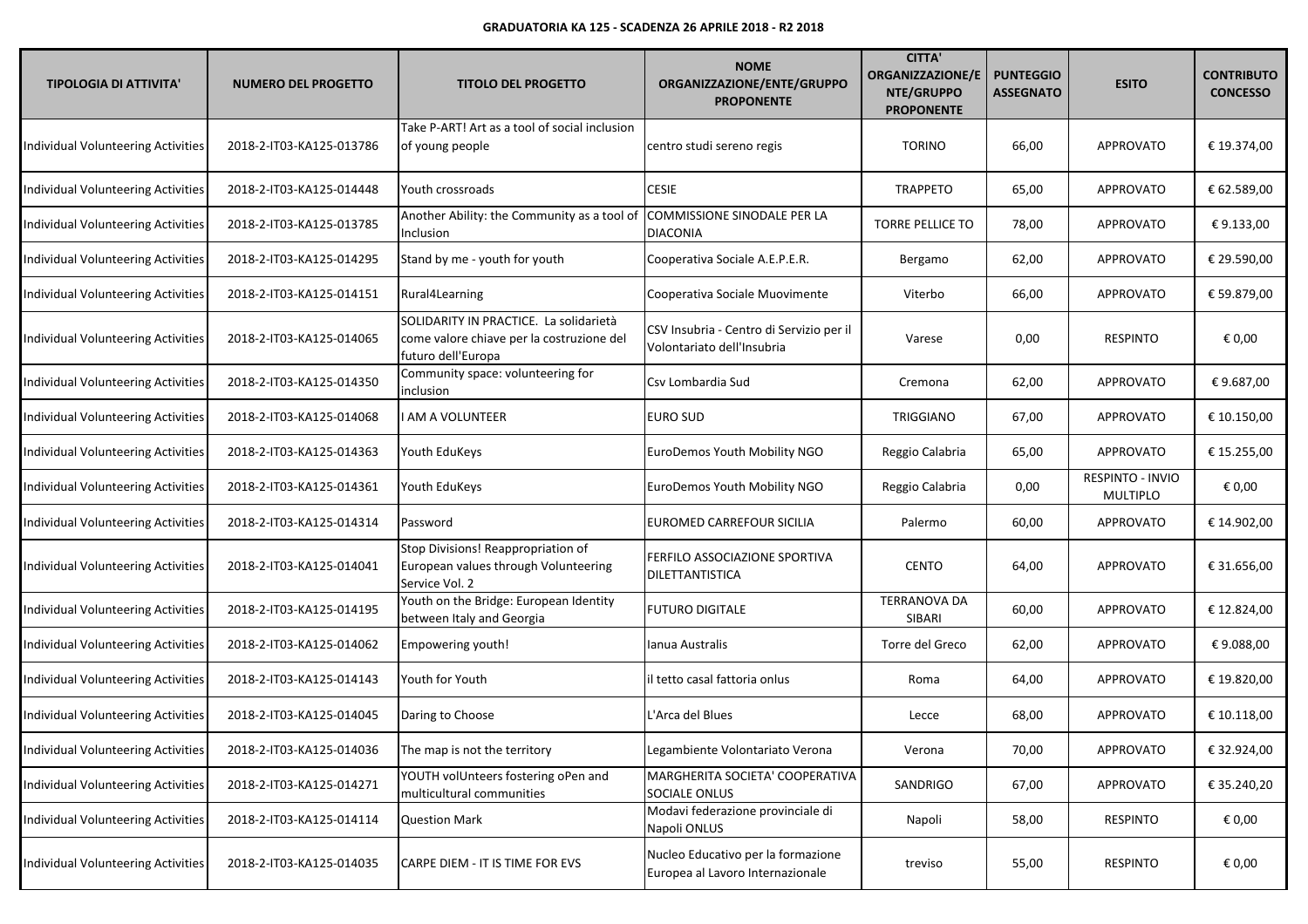| <b>TIPOLOGIA DI ATTIVITA'</b>      | <b>NUMERO DEL PROGETTO</b> | <b>TITOLO DEL PROGETTO</b>                                                            | <b>NOME</b><br>ORGANIZZAZIONE/ENTE/GRUPPO<br><b>PROPONENTE</b>                                | <b>CITTA'</b><br><b>ORGANIZZAZIONE/E</b><br>NTE/GRUPPO<br><b>PROPONENTE</b> | <b>PUNTEGGIO</b><br><b>ASSEGNATO</b> | <b>ESITO</b>                        | <b>CONTRIBUTO</b><br><b>CONCESSO</b> |
|------------------------------------|----------------------------|---------------------------------------------------------------------------------------|-----------------------------------------------------------------------------------------------|-----------------------------------------------------------------------------|--------------------------------------|-------------------------------------|--------------------------------------|
| Individual Volunteering Activities | 2018-2-IT03-KA125-014060   | Volontari all'OPERA                                                                   | OPERA SANTA RITA FONDAZIONE<br>(ONLUS)                                                        | <b>PRATO</b>                                                                | 65,00                                | <b>APPROVATO</b>                    | € 19.634,00                          |
| Individual Volunteering Activities | 2018-2-IT03-KA125-014059   | Volontari all'OPERA                                                                   | OPERA SANTA RITA FONDAZIONE<br>(ONLUS)                                                        | <b>PRATO</b>                                                                | 0,00                                 | RESPINTO - INVIO<br><b>MULTIPLO</b> | € 0,00                               |
| Individual Volunteering Activities | 2018-2-IT03-KA125-014291   | EVS al Centro                                                                         | Parrocchia dei Santi Faustino e Giovita                                                       | Chiari                                                                      | 61,00                                | APPROVATO                           | € 33.602,00                          |
| Individual Volunteering Activities | 2018-2-IT03-KA125-014053   | "Connection" - L'educazione non formale<br>per i bambini, gli adolescenti e le donne. | PER ESEMPIO                                                                                   | PALERMO                                                                     | 70,00                                | <b>APPROVATO</b>                    | € 29.870,00                          |
| Individual Volunteering Activities | 2018-2-IT03-KA125-014047   | Volunteers stop motion                                                                | PHOENIX SOC. COOP. SOCIALE PER<br><b>AZIONI</b>                                               | RUTIGLIANO                                                                  | 70,00                                | <b>APPROVATO</b>                    | € 10.066,00                          |
| Individual Volunteering Activities | 2018-2-IT03-KA125-014449   | Viaggio verso Itaca, superiamo lo stigma                                              | Progetto Itaca Palermo                                                                        | Palermo                                                                     | 56,00                                | <b>RESPINTO</b>                     | € 0,00                               |
| Individual Volunteering Activities | 2018-2-IT03-KA125-014270   | Lastation Lab                                                                         | Ramdom                                                                                        | Gagliano del Capo                                                           | 62,00                                | <b>APPROVATO</b>                    | € 8.766,00                           |
| Individual Volunteering Activities | 2018-2-IT03-KA125-014054   | Swim for life                                                                         | Rari Nantes Valsugana S.S.D. a R.L.                                                           | Borgo Valsugana                                                             | 70,00                                | <b>APPROVATO</b>                    | €9.765,00                            |
| Individual Volunteering Activities | 2018-2-IT03-KA125-014051   | Swim for life                                                                         | Rari Nantes Valsugana S.S.D. a R.L.                                                           | Borgo Valsugana                                                             | 0,00                                 | RESPINTO - INVIO<br><b>MULTIPLO</b> | € 0,00                               |
| Individual Volunteering Activities | 2018-2-IT03-KA125-014297   | Youth for EU: Network the Community                                                   | <b>SCAMBIEUROPEI</b>                                                                          | MONTEGRANARO                                                                | 62,00                                | APPROVATO                           | € 16.410,00                          |
| Individual Volunteering Activities | 2018-2-IT03-KA125-014241   | Learning by Teaching                                                                  | SE.M.I. - SEEDS FOR MORE<br><b>INTERCULTURE ETS APS</b>                                       | Faenza                                                                      | 0,00                                 | <b>RITIRATO</b>                     | € 0,00                               |
| Individual Volunteering Activities | 2018-2-IT03-KA125-014242   | , Creative, International                                                             | SE.M.I. - SEEDS FOR MORE<br><b>INTERCULTURE ETS APS</b>                                       | Faenza                                                                      | 0,00                                 | <b>RITIRATO</b>                     | € 0,00                               |
| Individual Volunteering Activities | 2018-2-IT03-KA125-014043   | ComunitAzione: la cittadinanza attiva passa<br>dal volontariato                       | SERVIZIO CIVILE INTERNAZIONALE                                                                | <b>ROMA</b>                                                                 | 77,00                                | APPROVATO                           | € 19.478,00                          |
| Individual Volunteering Activities | 2018-2-IT03-KA125-014057   | Ludopìa: giochiamo includendo(ci)                                                     | SERVIZIO CIVILE INTERNAZIONALE                                                                | <b>ROMA</b>                                                                 | 78,00                                | <b>APPROVATO</b>                    | € 19.630,00                          |
| Individual Volunteering Activities | 2018-2-IT03-KA125-014056   | Ludopìa: giochiamo includendo(ci)                                                     | SERVIZIO CIVILE INTERNAZIONALE                                                                | <b>ROMA</b>                                                                 | 0,00                                 | RESPINTO - INVIO<br><b>MULTIPLO</b> | € 0,00                               |
| Individual Volunteering Activities | 2018-2-IT03-KA125-014234   | Moving Together                                                                       | Sezione Laziale della Unione Italiana<br>Lotta alla Distrofia Muscolare<br>(U.I.L.D.M.) ONLUS | Rome                                                                        | 78,00                                | <b>APPROVATO</b>                    | € 58.910,00                          |
| Individual Volunteering Activities | 2018-2-IT03-KA125-014207   | Imagine                                                                               | <b>SOUTH EUROPE YOUTH FORUM</b>                                                               | <b>NOVOLI</b>                                                               | 64,00                                | APPROVATO                           | € 15.734,80                          |
| Individual Volunteering Activities | 2018-2-IT03-KA125-014262   | Sunrise                                                                               | <b>STUDIO PROGETTO SOCIETA</b><br><b>COOPERATIVASOCIALE</b>                                   | CORNEDO VICENTINO<br>VI                                                     | 65,00                                | <b>APPROVATO</b>                    | € 51.530,00                          |
| Individual Volunteering Activities | 2018-2-IT03-KA125-014315   | SVEGLIA (Sustainable Volunteering<br><b>Guidance Local Initiatives Actions)</b>       | Torre dei Giovani - TdG                                                                       | Torre del Greco                                                             | 64,00                                | APPROVATO                           | € 19.951,00                          |
| Individual Volunteering Activities | 2018-2-IT03-KA125-014039   | Social Value Experience                                                               | Venti di scambio                                                                              | Conversano                                                                  | 63,00                                | <b>APPROVATO</b>                    | € 13.134,00                          |
| Individual Volunteering Activities | 2018-2-IT03-KA125-014046   | Keep On volunteering                                                                  | VICOLOCORTO ASSOCIAZIONE                                                                      | PESARO PU                                                                   | 81,00                                | <b>APPROVATO</b>                    | € 33.108,00                          |